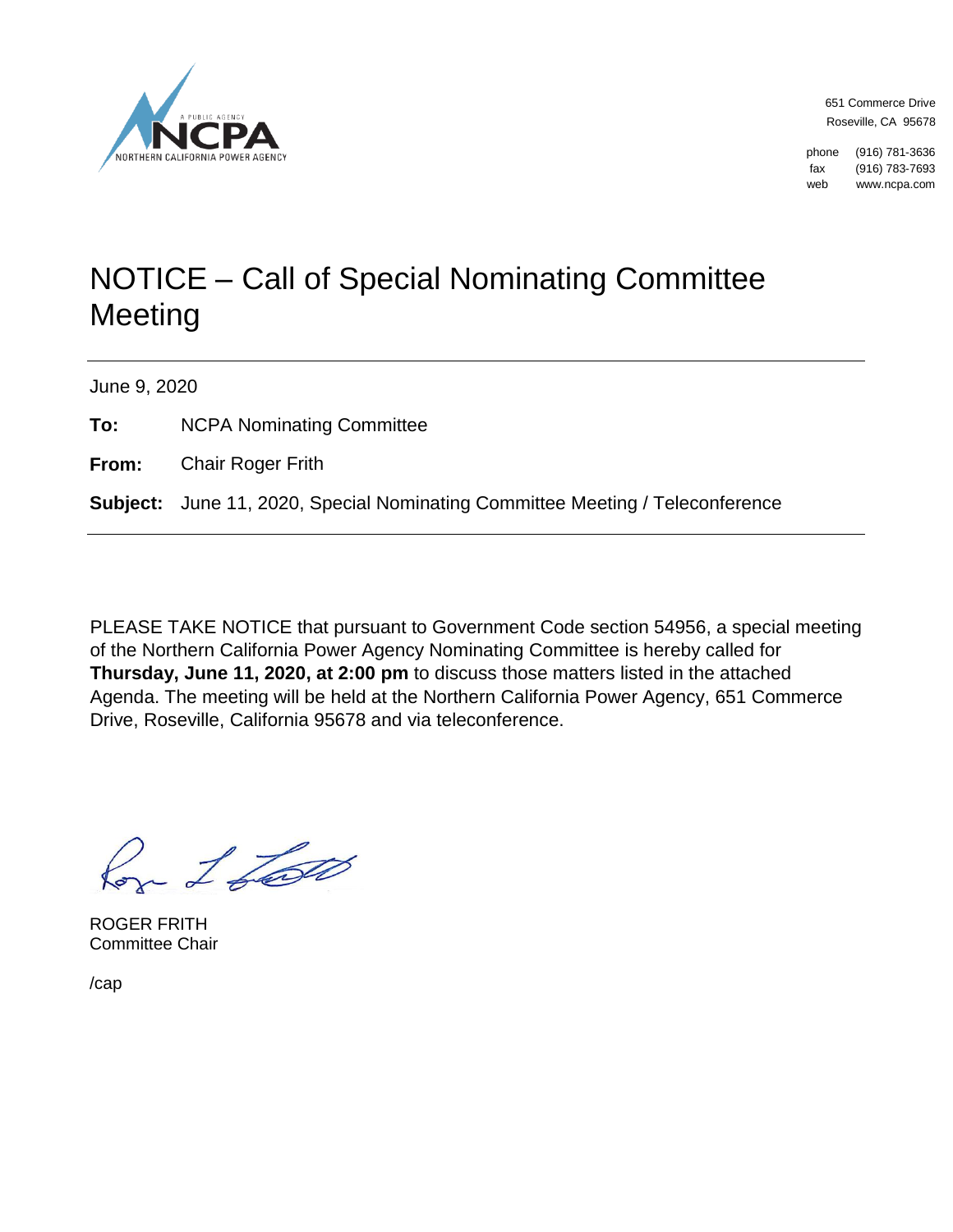

651 Commerce Drive Roseville, CA 95678

phone (916) 781-3636 fax (916) 783-7693 web www.ncpa.com

# Amended Agenda – Special Committee **Meeting**

**Date:** June 11, 2020

**Subject: NCPA Special Nominating Committee Meeting / Zoom Meeting**

**Location:** NCPA, 651 Commerce Drive, Roseville, California

**Time**: 2:00 pm

**This meeting is being held in accordance with the Brown Act as currently in effect under the State Emergency Act, Governor Gavin Newsom's Emergency Declaration related to COVID-19, and Governor Newsom's Executive Order N-29-20 issued March 17, 2020 that allows attendance by NCPA Commissioners, staff and the public to participate and conduct the meeting by teleconference.**

> **You may participate in the meeting via teleconference by: Dial: 1 669-900-6833 Meeting ID: 846 6445 8646 Participant ID: 84664458646#**

- 1. *Call Meeting to Order, Introductions and Roll Call*
- 2. *Approve minutes of the June 27, 2019, Special Nominating Committee Meeting*

#### **PUBLIC FORUM**

Any member of the public who desires to address the NCPA Nominating Committee on any item considered by the Nominating Committee at this meeting before or during the Nominating Committee's consideration of that item shall so advise the Chair and shall thereupon be given an opportunity to do so. Any member of the public who desires to address the NCPA Nominating Committee on any item within the jurisdiction of the Nominating Committee and not listed on the Agenda may do so at this time.

#### **DISCUSSION/ACTION ITEM**

3. *Nomination of FY 20-21 Slate of Officers and Members to Serve on the NCPA Executive Committee* – Consider the nomination of Chair, Vice Chair and three and/or four (3 and/or 4)